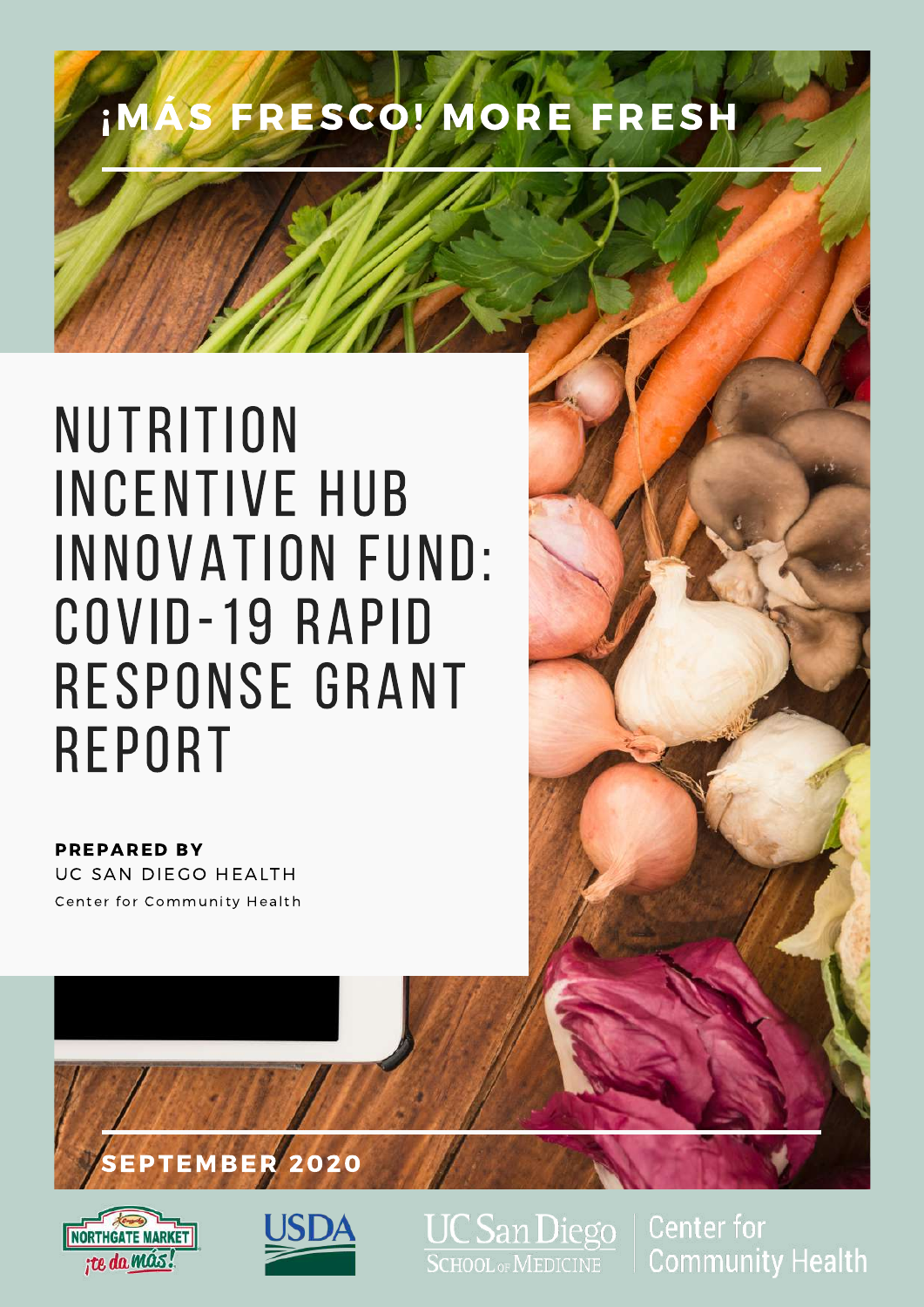## TABLE OF CONTENTS

#### **INTRODUCTION l 2**

#### **KEY FINDINGS I 3**

#### **PHASE 1-Needs Assessment I 3**

Digital Access | 3 Digital Utilization | 4 Communication | 5

#### **PHASE 2-Development and Implementation of Outreach & Communication Platform I 6**

Email/SMS/Phone Call | 6 Social Media | 7

#### **CONCLUSION & NEXT STEPS I 9**

**APPENDICES I 10**

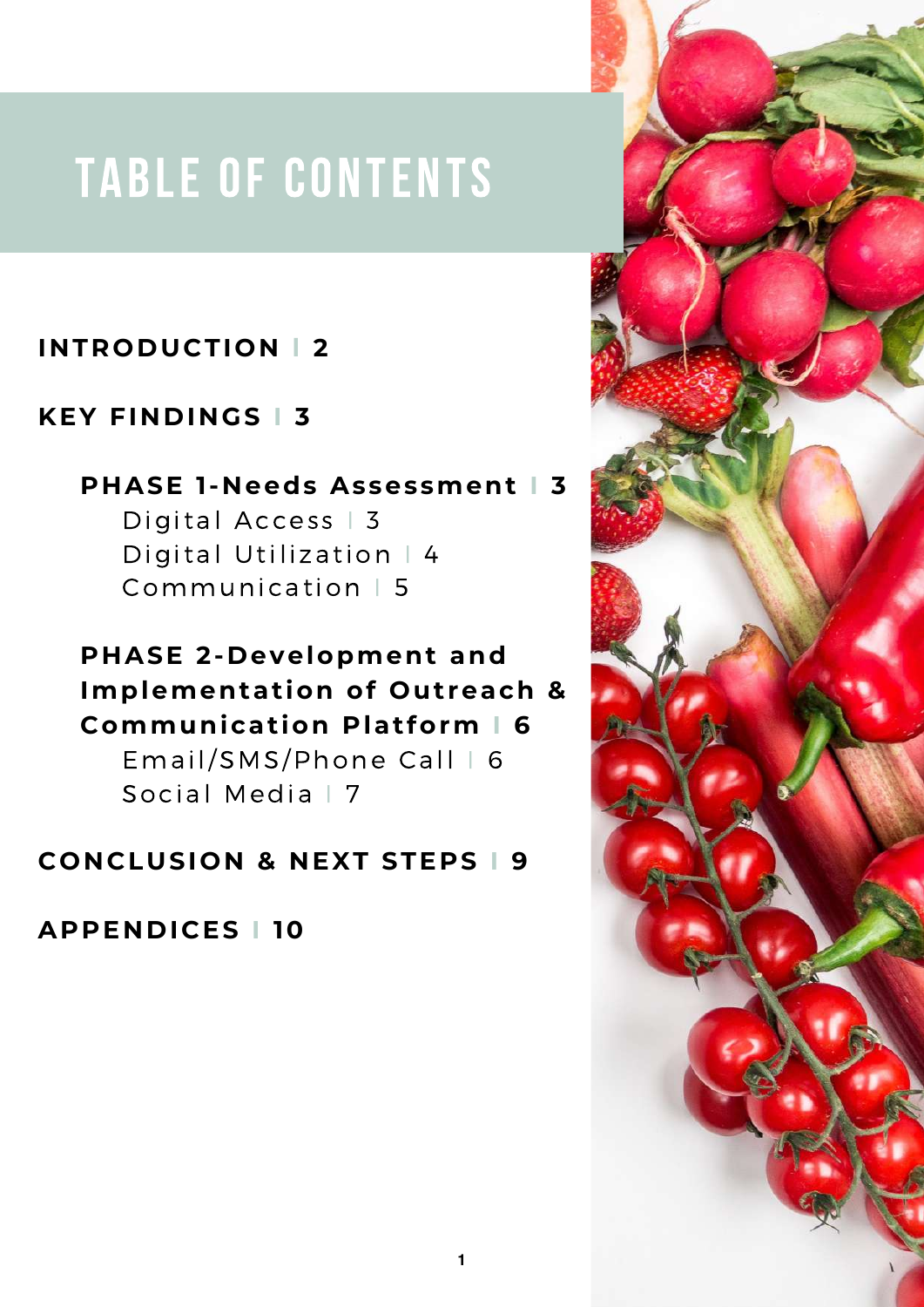# IN TRODUCTION

In an attempt to better support SNAP recipients through COVID-19 and beyond, UC San Diego Health Center for Community Health applied for and received a \$10,000 Innovation Fund Mini-Grant for Rapid Response to the COVID-19 Crisis from the Fair Food Network and the Nutrition Incentive Hub, a national resource for nutrition incentive programs. The purpose of this funding was to innovate, build capacity, and address specific programmatic and operational challenges faced by SNAP incentive and produce prescription (PPR) programs that were brought on by the COVID-19 crisis. With this funding, the UC San Diego Health team implemented a two-phased project, consisting of a needs-assessment administered to nearly 600 existing ¡Más Fresco! More Fresh participants followed by the development and implementation of a community-informed best practice communication and outreach platform. Overall, internet access and text message use was relatively high among all program participants. However, there were some differences in internet use between those who preferred to communicate via text/email versus by phone; the text/email group spent more time on the internet and was more interested in using this medium. Nevertheless, there was still high utilization of social media platforms across both groups. The results of this survey helped to inform the type of communication and outreach platform that was chosen for the next stage of our program delivery.

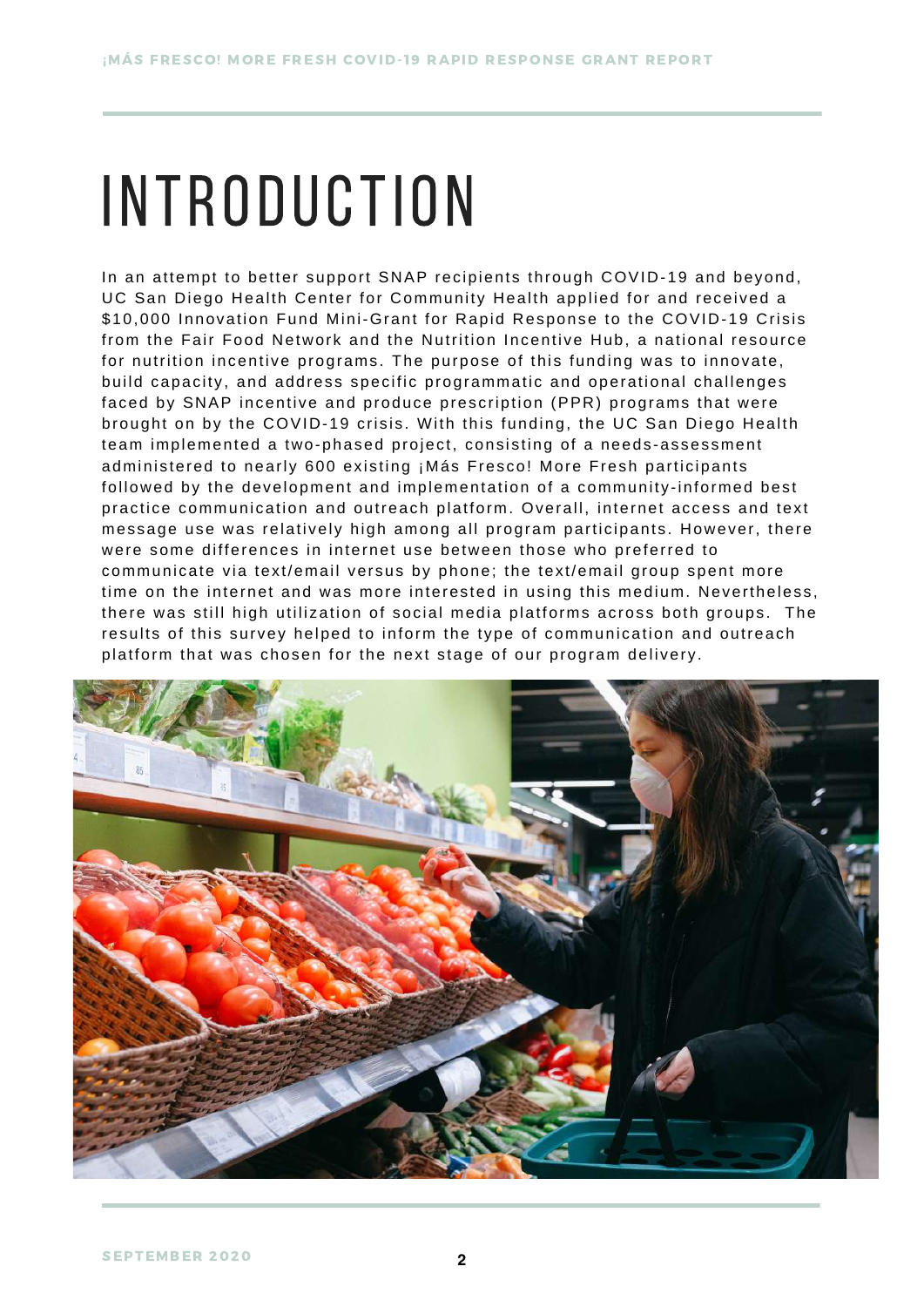## K F Y FINDINGS PHASE 1- NEEDS ASSESSMENT

The ¡Más Fresco! More Fresh Program (¡Más Fresco!) conducted a Digital Access and Utilization Survey from June to July 2020 among 591 ¡Más Fresco! Program participants who enrolled between 2017 and 2020. The majority (n=427) completed self-administered surveys distributed via email and text message invitation and 164 completed interviewer-assisted surveys conducted over the telephone. The method of survey distribution was based on participant preference, which they had indicated at enrollment. Participants who chose to complete surveys via telephone were hypothesized to have lower digital access and utilization, which was confirmed by the survey results. Phone respondents tended to be older, Spanish-speaking, with no children living at home. The key findings of these surveys are as follows:

#### digital access

Almost all survey participants reported using a smart phone (88%), with 98% of survey participants having an internet/data plan on their smart phone. Additionally, 47% of all survey participants report using a desktop computer, laptop or tablet, with 83% of these users having an internet/data plan for these devices. Nearly three-quarters (73%) of all participants reported home internet access. Across all survey participants, 80% indicated that they use the internet on a daily basis.

Significantly more email/text survey participants reported daily use of the internet compared to phone survey participants (89% email/text vs. 58% phone, p=0.0001; see Figure 1). Further, 15% of phone survey participants reported never using the internet (see Appendix Table 1).



#### **Figure 1. Internet Use Frequency**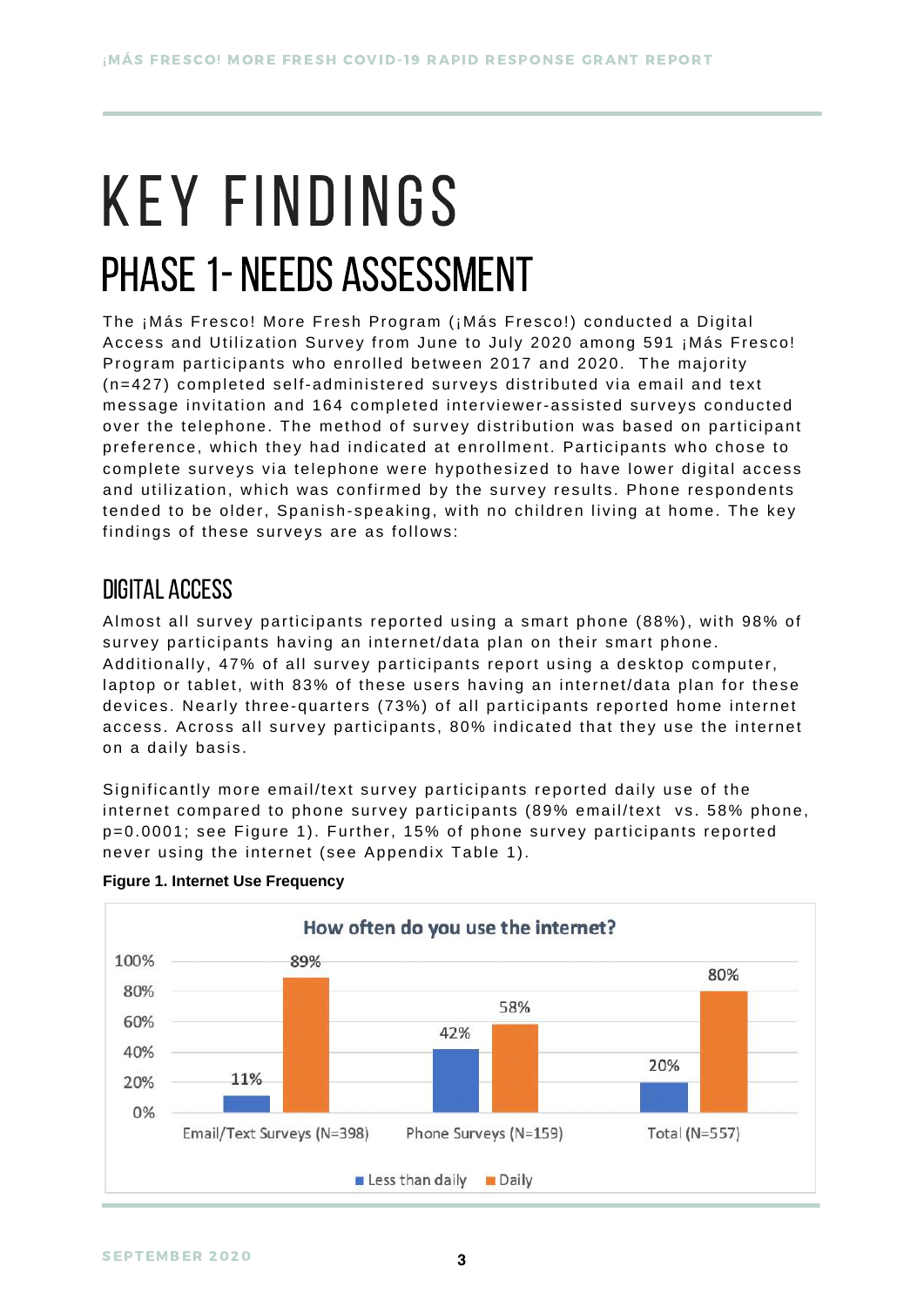Approximately 20% of all survey participants reported less-than-daily internet access. The primary reason for not using the internet more often amongst this group was the cost of an internet/data plan (see Appendix Table 2). The second most common reason for not using the internet more frequently was lack of comfort. However, when examining responses between groups, more phone respondents did not feel comfortable using the internet than text/email respondents (48% vs. 8%, p=0.000; see Appendix Table 2).

#### digital utilization

Two-thirds (67%) of all program participants reported being comfortable using the internet (see Figure 2). Among all survey participants, sending/receiving text messages on their smartphone was the most selected reason for internet use (95%), followed by checking email (87%) and using their smartphone for things other than phone calls or text messaging (e.g. social media, apps, websites, 85%; see Appendix Table 3). However, email/text respondents were significantly more likely to engage in these activities than phone survey respondents. They were also more likely to make online purchases or order groceries online than the phone survey group. The top three social media sites that all participants reported using the most in order of highest reporting were Facebook, YouTube, and WhatsApp (see Appendix Table 4). Despite significantly lower utilization of digital communication platforms overall compared to email/text respondents, a large proportion of phone survey respondents who used the internet still reported engaging in text messaging (86%) and using social media, particularly Facebook (56%; see Appendix Tables 3 and 4).



#### **Figure 2. Comfort with the Internet**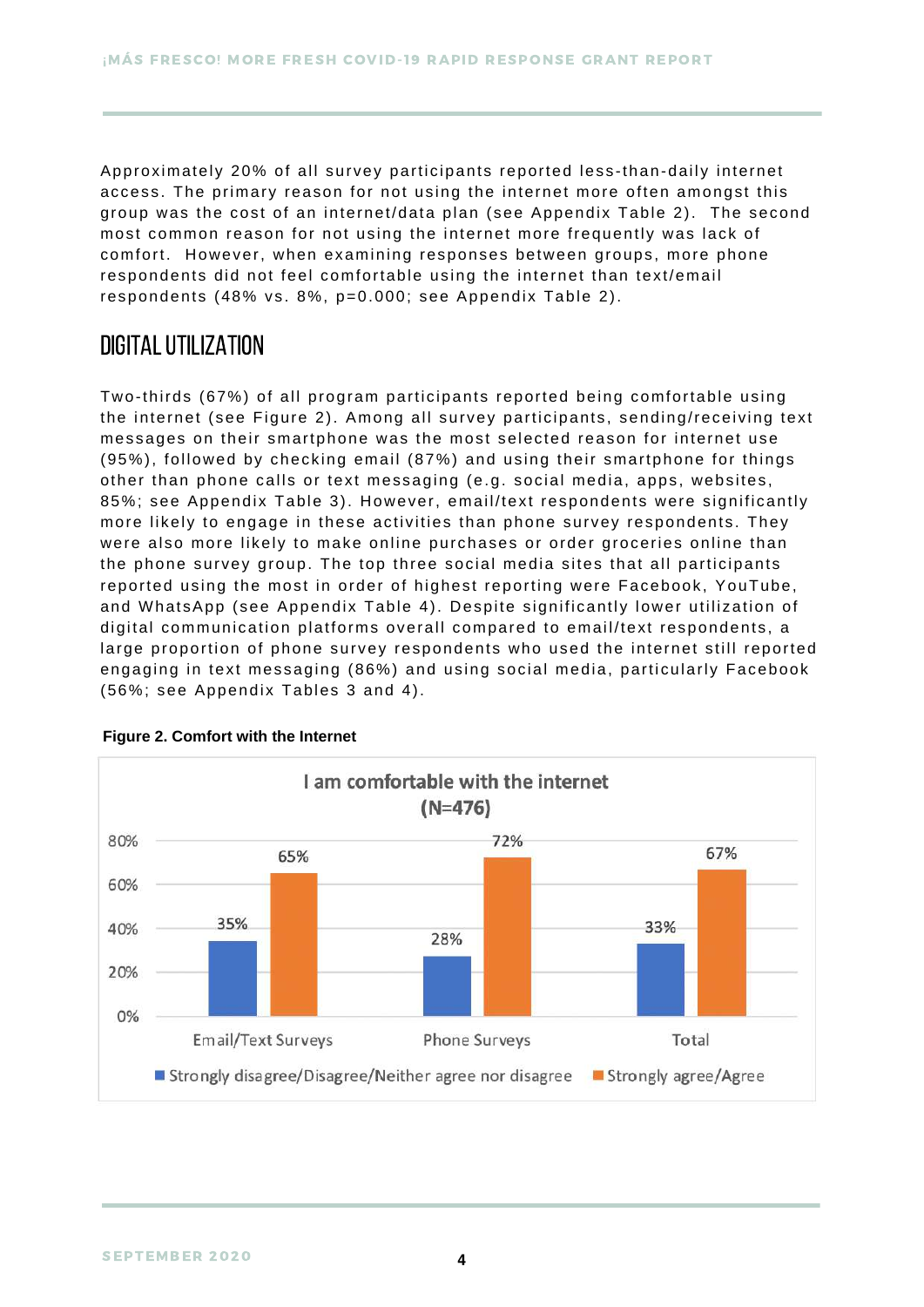#### **COMMUNICATION**

All survey respondents were asked a series of questions about the best outreach and communication strategies for current participants and new prospective ¡Más Fresco! Members. In terms of outreach to prospective *new* ¡Más Fresco! Members, survey respondents thought that the best methods would be informational flyers distributed by Northgate Gonzalez Markets or at Northgate Gonzalez Markets, social media advertising, flyers/postcards distributed through food banks, community centers, and other community-based organizations' direct mail campaigns and word-of-mouth from current ¡Más Fresco! members (see Appendix Table 5).





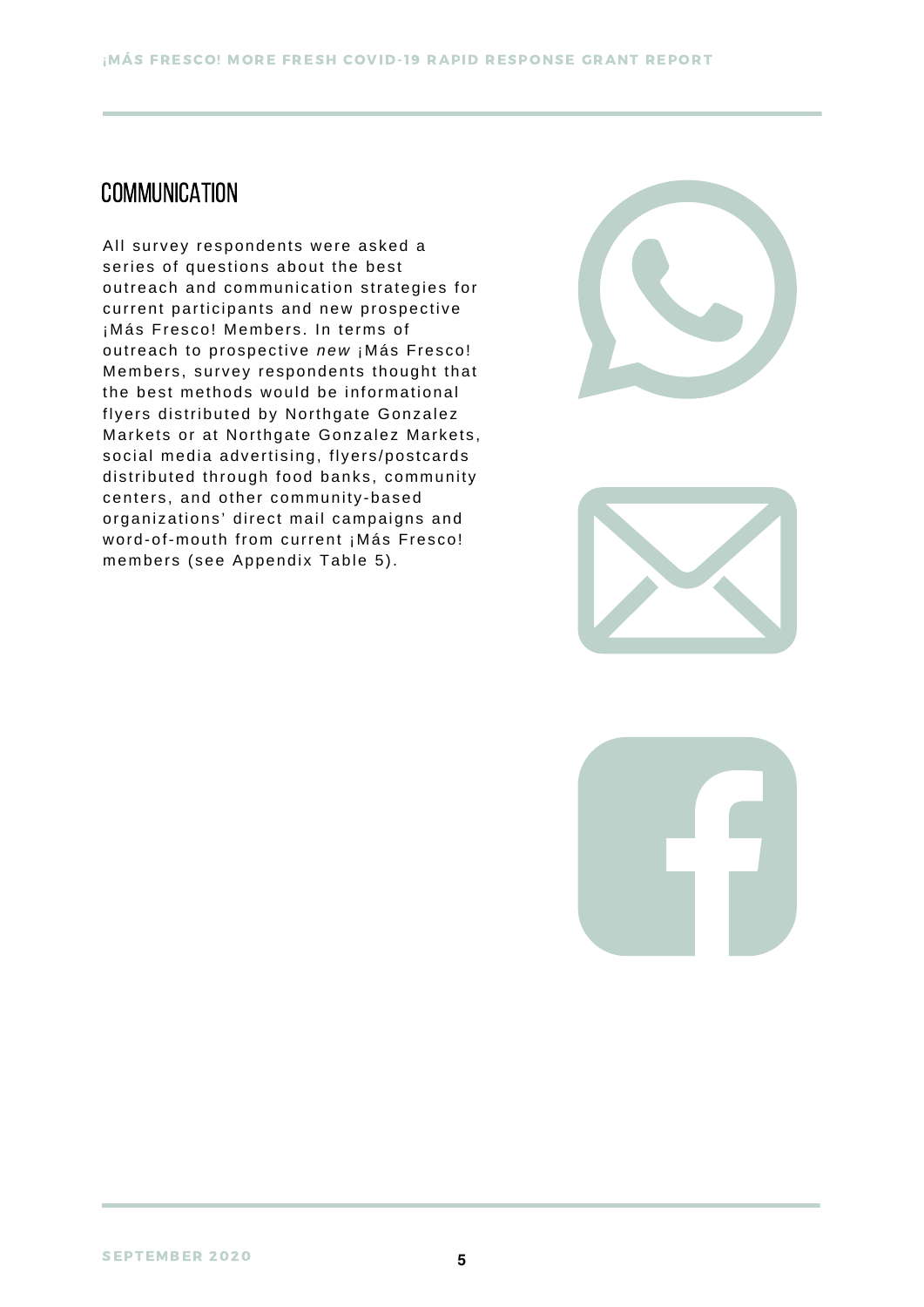### PHASE 2- DEVELOPMENT AND IMPLEMENTATION OF OUTREACH AND COMMUNICATION PLATFORM

#### EMAIL/SMS/PHONE CALL

Based on the information provided to us by the Digital Access and Utilization Survey, the ¡Más Fresco! More Fresh Program was interested in securing the services of a telephone, text messaging and email communication platform to best support the needs of our program participants. In consultation with our program partners, including the Orange County Health Care Agency and the California WIC Association, we identified TeleTask as a potential communication platform. Key TeleTask services include the capability of sending automated telephone, email, and text messages, including features that would allow our team to:

- Customize voice, text and email messages to specific groups or sub-groups in multiple languages. This is important for communicating information that is specific to participants in a single cohort, county, or who usually shop at a specific store.
- Easily create/send immediate messages for important news (store system down, etc).
- Send reminder text messages at the beginning of the month with available balances to encourage consistent program utilization.
- Future use of short code capability for outreach materials. For example, disseminating the message "Text 'MasFresco' to 12-211 to enroll in the program" whereby the system will be automatically prompted to reply with link to enroll.
- Track engagement and program utilization with text message links and twoway texting with clients and text auto-replies to participant responses.
- Receive and respond to participants' responses to automated messages as needed to answer questions and resolve issues.

# Teletask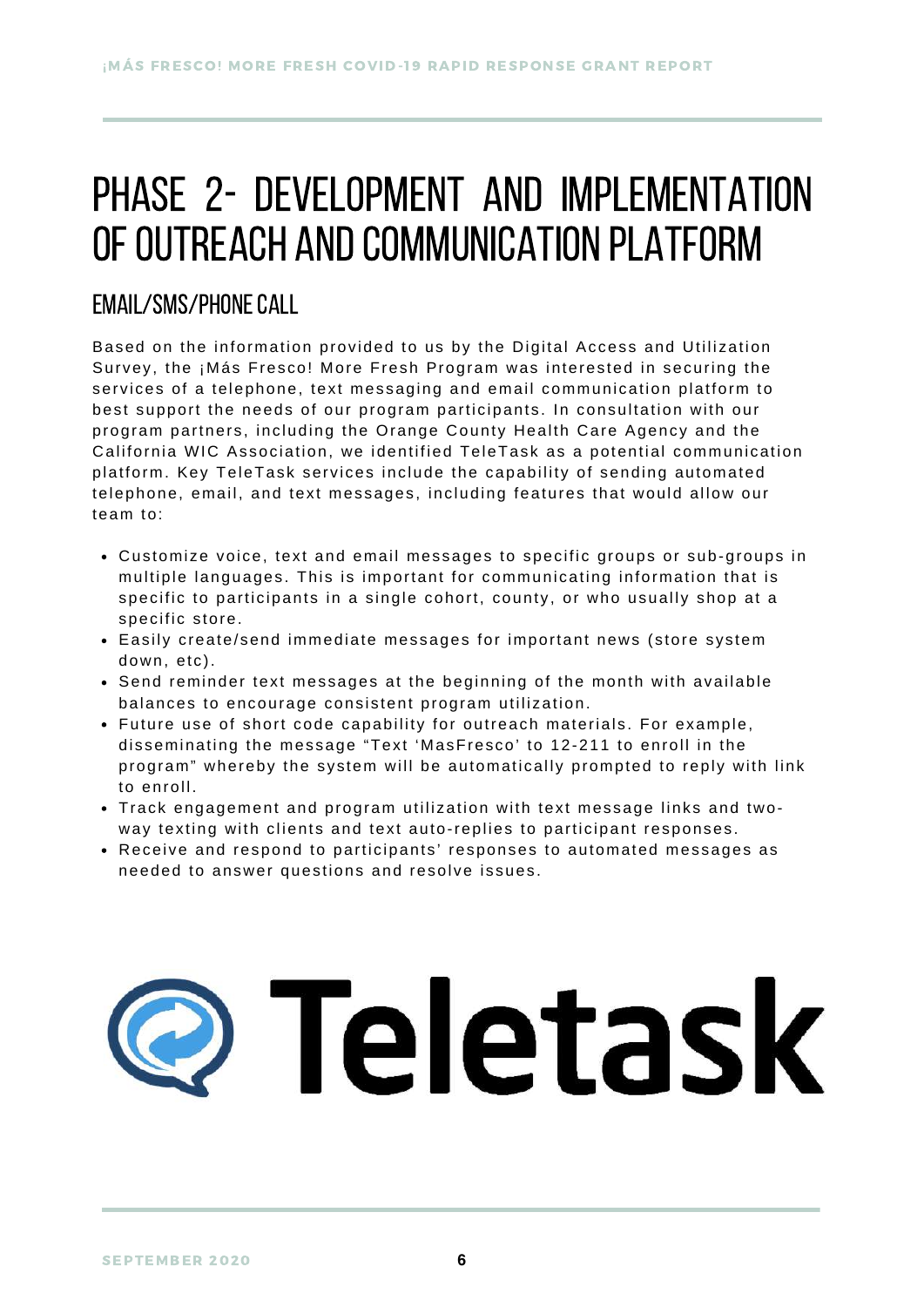

#### Social media

As indicated by our program participants who participated in the Digital Access and Utilization survey, social media was a communication tool utilized by 88% of survey respondents, and was one of the top outreach methods suggested for prospective new ¡Más Fresco! members. As such, the ¡Más Fresco! More Fresh Program team, working in conjunction with the Fair Food Network and other program partners, conducted a national search for a social media partner to support the development and implementation of our own social media outreach and communication platform. While some large agencies were identified, we found that our needs were on a smaller scale than they were used to working with and there were many services that were not needed. Therefore, we determined that it would be beneficial to work with an agency that is used to working with similar programs in scale and audience.

Our search efforts resulted in retaining Blueprint Interactive ([www.blueprintinteractive.com](https://blueprintinteractive.com/)) to help us develop our Digital Marketing Plan. Blueprint Interactive is a full-service digital agency that also works with other nutrition incentive programs on their digital marketing. Working in partnership with Blueprint Interactive we developed a digital marketing plan based on the results of our Digital Access and Utilization Survey which will utilize our existing digital infrastructure (e.g., our website, social media, email list/platform, communications platform). The goal of this work will be to increase brand awareness and reach SNAP recipients to both enroll in and share the opportunity of the ¡Más Fresco! More Fresh Program with other community members. It will also be important to increase traffic on our website, convert traffic to our website to ¡Más Fresco! enrollments, and increase comments, likes, and shares on social media.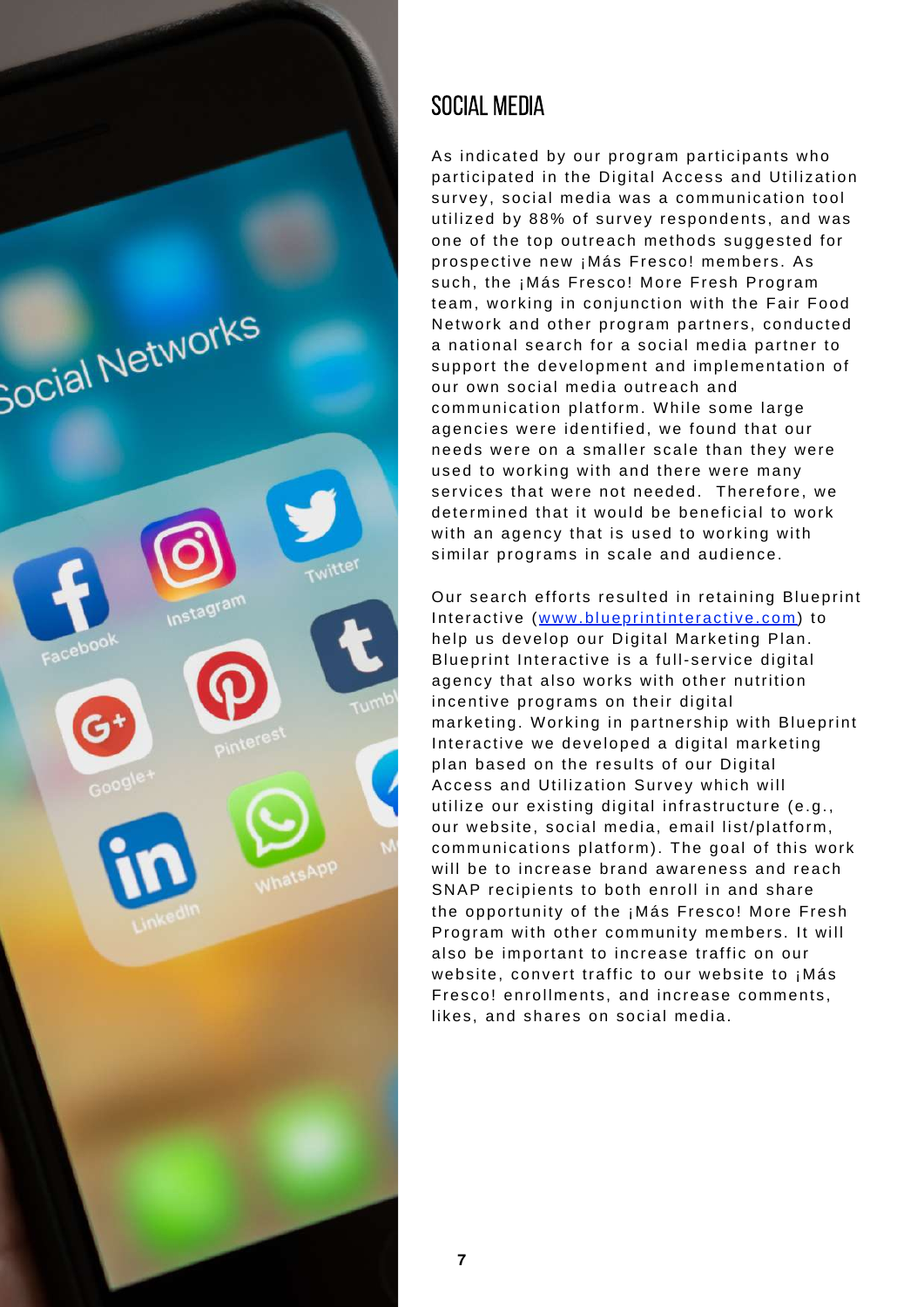As recommended by BluePrint Interactive, key digital marketing activities will include, but not be limited to:

- Enhancement of the ¡Más Fresco! website, with particular emphasis on the mobile experience, because that is likely how most program participants will enroll.
- Increased social media engagement, specifically through Facebook.
	- Development of a social media strategy to engage current and prospective program participants.
	- Working with community partners to cross-post, share content, and eventually, host livestreams to connect with the community in real-time.
- Paid Digital Advertisements
	- Facebook Advertisements
		- Targeting by affinity group (e.g., people who are interested in Calfresh, SNAP, EBT, Food Stamps, etc.)
		- Remarketing, which involves using a Facebook "pixel" on our website to market to similar profiles.
		- Using Custom Audiences features, which develops lookalike audiences based on Facebook pixel or participant email lists.
	- Google AdWords- targeted ads based on specific keywords that we purchase on a cost-per-click model where we only pay for the ad when someone clicks on it.
	- Geofencing to target advertisements on mobile phones around physical addresses. For ¡Más Fresco!, we would geofence places like: Northgate Gonzalez markets, high-SNAP-density areas, and free and income-based health clinics.

# BLUEPRINT

#### grant expenditures

See Appendix Table 6 for grant expenditures.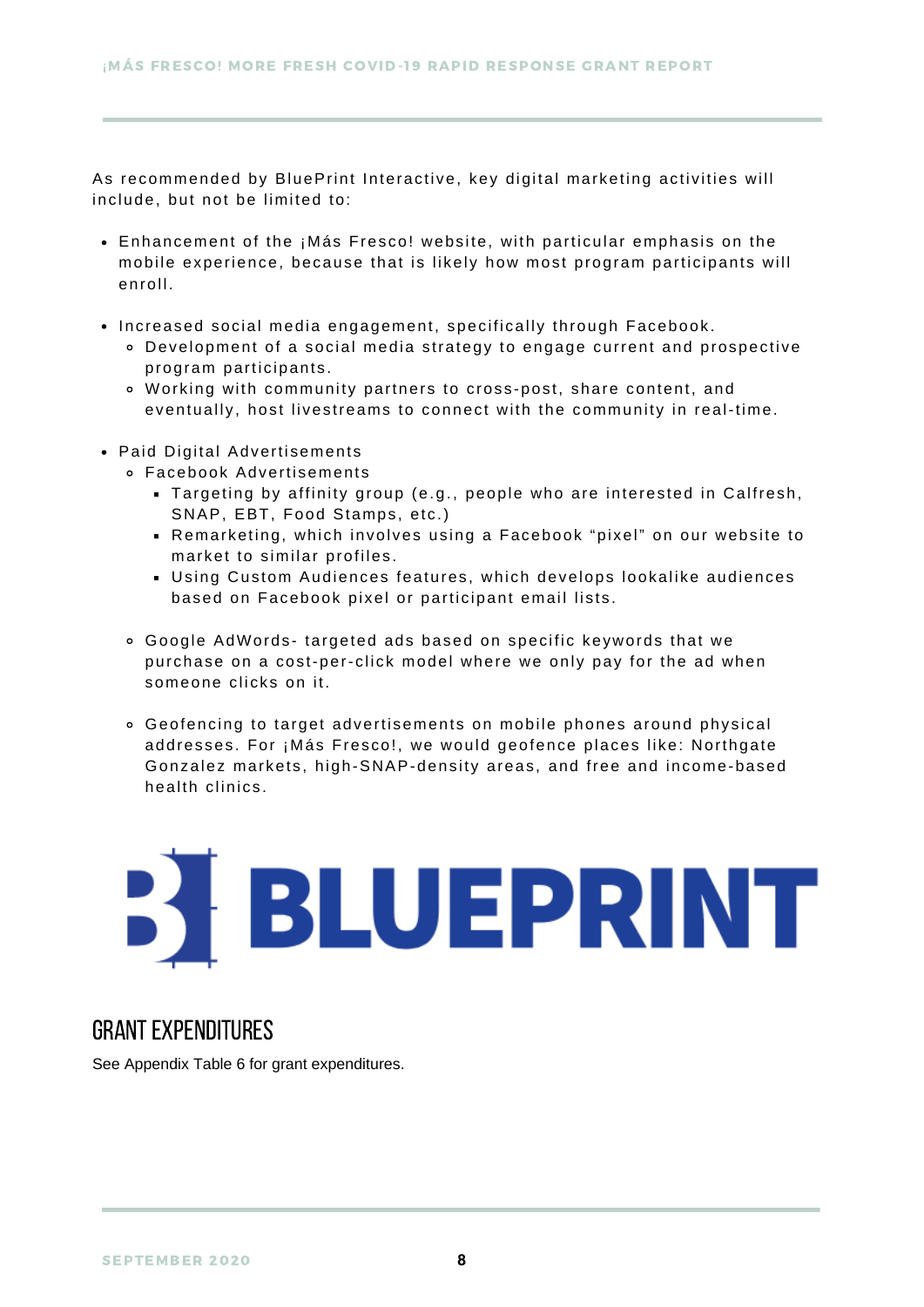# CONCLUSION & NEXT STEPS



This funding has laid a foundation for UC San Diego's ¡Más Fresco! More Fresh Program to increase program participation from 4,500 SNAP households to over 20,000 SNAP households by 2023. This increased program capacity, reach and impact will be achieved through the continued development and implementation of an innovative communication and outreach model that will enable us to identify best practices, maximize online enrollment, and increase program utilization. Furthermore, this funding provided the opportunity to identify specific barriers to accessing and utilizing digital resources, including the ¡Más Fresco! More Fresh Nutrition Incentive Program online enrollment platform.

Phase 2 outlines a plan with technological solutions that will likely still reach many of our current/potential participants who are less digitally literate. However, there is still a significant portion of the eligible population that will not be reached. We intend to apply for additional funding to continue to enhance and expand our community engagement capacity, which will further support SNAP recipients' access to programs like ¡Más Fresco! across Southern California. We will also strengthen the sustainability of the ¡Más Fresco! More Fresh Program as we continue to build our team's capacity for digital marketing and communication, a necessary asset in modern, large scale health promotion programs. Moving forward, we will continue to build upon the key learnings from the COVID-19 Digital Access and Utilization Survey to identify and develop specialized/innovative outreach strategies to promote inclusion among vulnerable populations who lack access to or comfort with internet technology. Furthermore, this additional funding will facilitate increased outreach to and engagement/support of SNAP recipients prior-to, during and after they enroll in the ¡Más Fresco! More Fresh Program.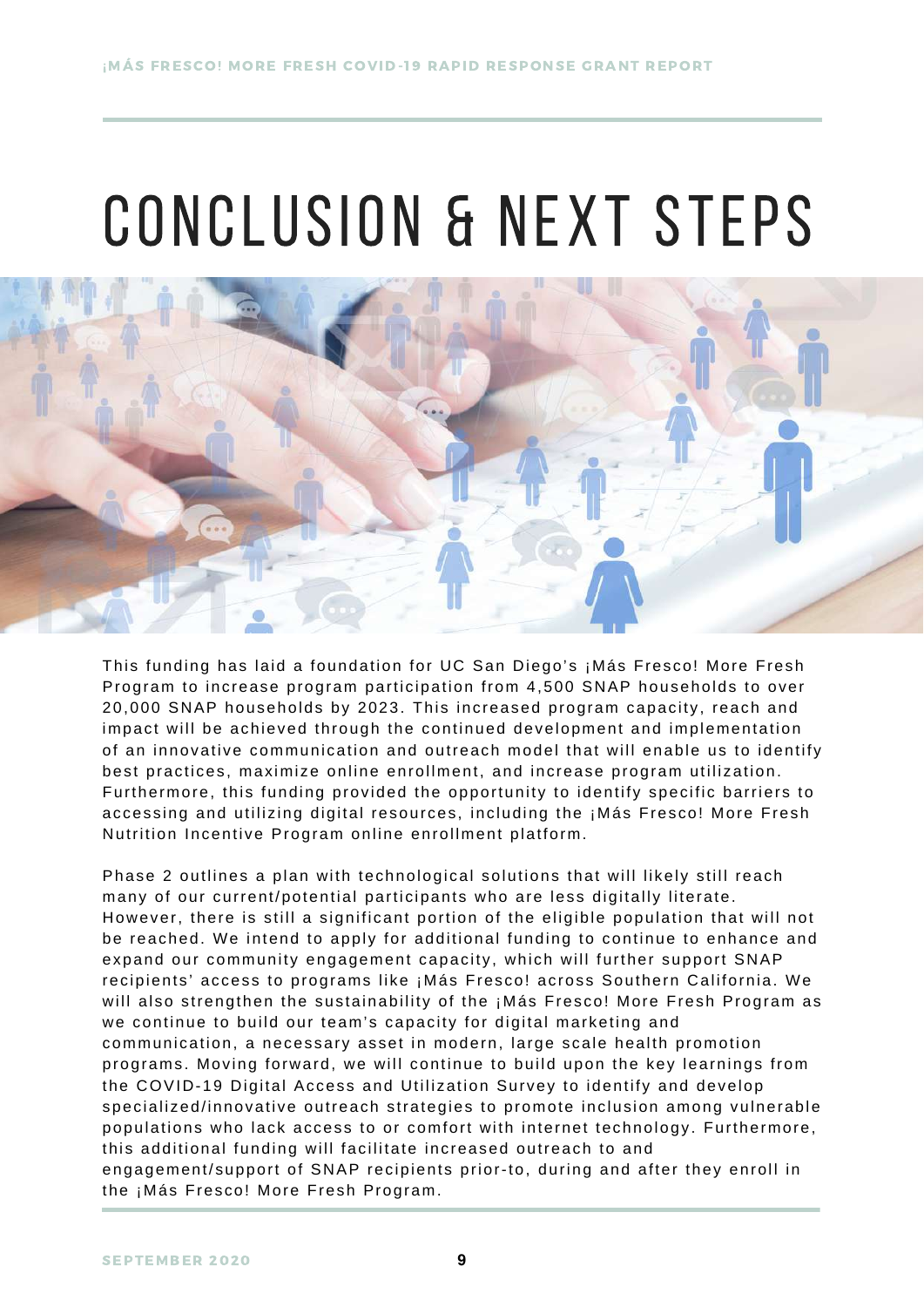## **APPENDICES**

**Table 1. Internet Use Frequency (detail)**

|                                       | <b>All Participants</b><br>$(N=591)$ | <b>Email/Text Surveys</b><br>$(N=427)$ | <b>Phone Surveys</b><br>$(N=164)$ |
|---------------------------------------|--------------------------------------|----------------------------------------|-----------------------------------|
| How often do you use the<br>internet? |                                      |                                        |                                   |
| Daily                                 | 75%                                  | 83%                                    | 57%                               |
| Weekly                                | 11%                                  | 8%                                     | 18%                               |
| Monthly                               | 2%                                   | 1%                                     | 4%                                |
| Less than once a month                | 2%                                   | 1%                                     | 3%                                |
| <b>Never</b>                          | 5%                                   | 0%                                     | 15%                               |
| Don't know/refused/missing            | 6%                                   | 7%                                     | 3%                                |

#### **Table 2. Main Barriers to Using the Internet More Often**

Asked if Internet Use was less than 'Daily'

|                                                                                            | <b>All Participants</b><br>$(N=135)$ | <b>Email/Text Surveys</b><br>$(N=271)$ | <b>Phone Surveys</b><br>$(N=64)$ | p-value |
|--------------------------------------------------------------------------------------------|--------------------------------------|----------------------------------------|----------------------------------|---------|
| What are your main barriers to using<br>the internet more often? Select all<br>that apply. |                                      |                                        |                                  |         |
| It costs too much                                                                          | 29%                                  | 28%                                    | 30%                              | 0.846   |
| don't have internet in my home                                                             | 20%                                  | 17%                                    | 23%                              | 0.343   |
| don't have time to use the internet                                                        | 19%                                  | 17%                                    | 22%                              | 0.464   |
| don't have a computer/smartphone                                                           | 14%                                  | 10%                                    | 19%                              | 0.138   |
| don't have an interest in using<br>the internet                                            | 12%                                  | 4%                                     | 20%                              | 0.004   |
| don't feel comfortable using the<br>internet                                               | 27%                                  | 8%                                     | 48%                              | 0.000   |
| I would use the internet if someone<br>would show me how to use it                         | 21%                                  | 11%                                    | 33%                              | 0.002   |
| Other                                                                                      | 7%                                   | 3%                                     | 13%                              | 0.033   |
| None of these things                                                                       | 4%                                   | 6%                                     | 3%                               | 0.391   |
| Don't know/refuse to answer                                                                | 10%                                  | 18%                                    | 2%                               | 0.001   |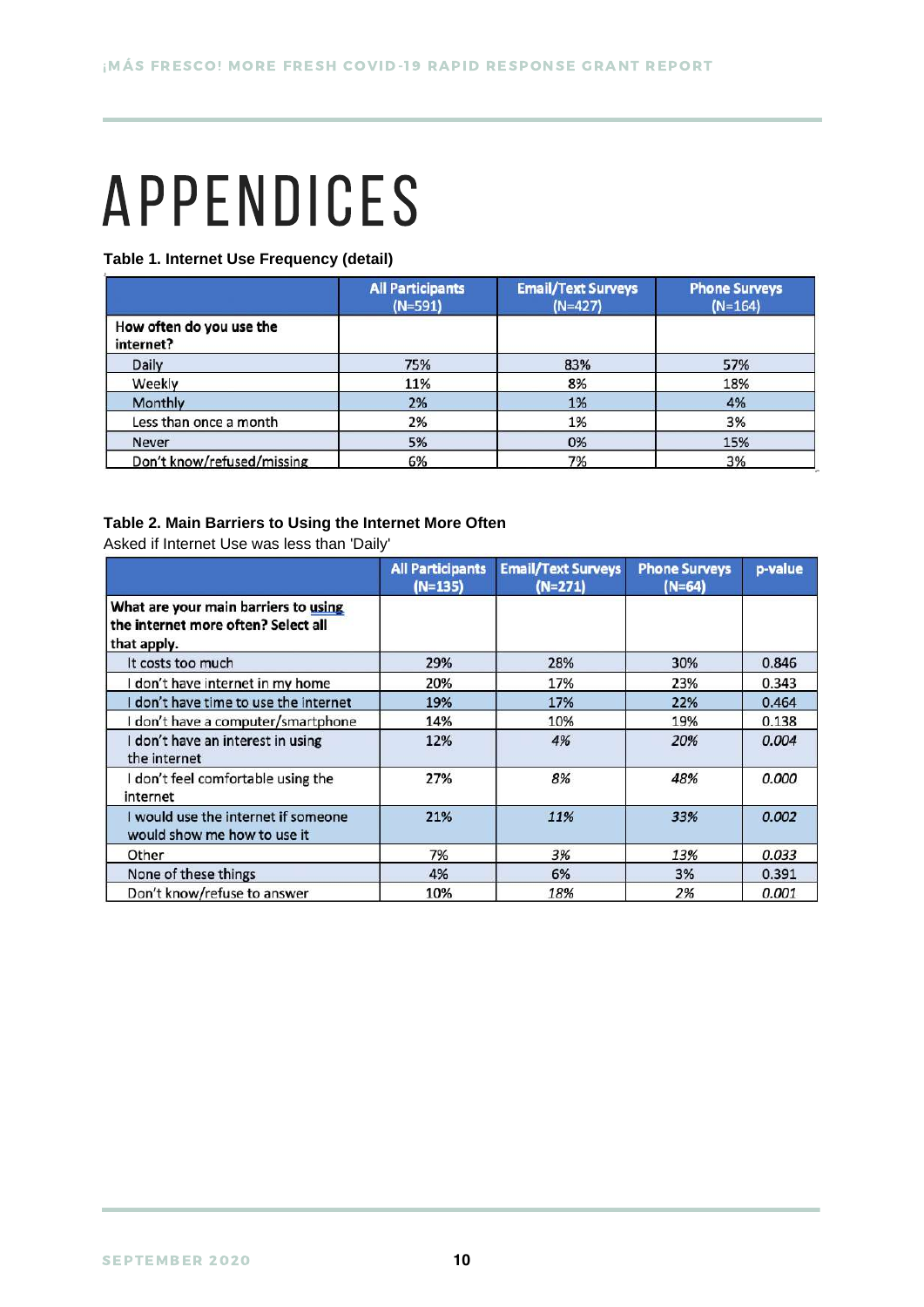#### **Table 3. Internet Engagement**

|                                                                                                                                         | All<br><b>Participants</b> | <b>Email/Text</b><br><b>Surveys</b> | <b>Phone</b><br><b>Surveys</b> | p-value |
|-----------------------------------------------------------------------------------------------------------------------------------------|----------------------------|-------------------------------------|--------------------------------|---------|
| Here are some things you can do on the internet.<br>How often do you(weekly vs. daily vs. monthly, less<br>than once a month, or never. |                            |                                     |                                |         |
| check your email (N=479)                                                                                                                | 87%                        | 94%                                 | 59%                            | 0.000   |
| send/receive text messages on your<br>smartphone? (N=413)                                                                               | 95%                        | 98%                                 | 86%                            | 0.000   |
| use your smartphone for things other<br>than phone calls and text messaging?<br>(like social media, apps, websites)<br>$(N=400)$        | 85%                        | 91%                                 | 62%                            | 0.000   |
| make purchases online? (N=390)                                                                                                          | 19%                        | 23%                                 | 7%                             | 0.001   |
| order groceries online? (N=382)                                                                                                         | 8%                         | 11%                                 | 1%                             | 0.004   |
| order restaurant meals online?<br>(pizza, etc.) (N=389)                                                                                 | 9%                         | 11%                                 | 2%                             | 0.003   |

#### **Table 4. Social Media Sites Used**

|                                                                  | <b>All Participants</b><br>$(N=569)$ | <b>Email/Text Surveys</b><br>$(N=405)$ | <b>Phone Surveys</b><br>$(N=164)$ | p-value |
|------------------------------------------------------------------|--------------------------------------|----------------------------------------|-----------------------------------|---------|
| What social media do you use?<br>(if any)(Select all that apply) |                                      |                                        |                                   |         |
| Facebook                                                         | 70%                                  | 76%                                    | 56%                               | 0.000   |
| Twitter                                                          | 4%                                   | 5%                                     | 1%                                | 0.019   |
| Instagram                                                        | 31%                                  | 37%                                    | 15%                               | 0.000   |
| YouTube                                                          | 53%                                  | 61%                                    | 34%                               | 0.000   |
| Snapchat                                                         | 15%                                  | 20%                                    | 5%                                | 0.000   |
| WhatsApp                                                         | 40%                                  | 44%                                    | 29%                               | 0.000   |
| <b>TikTok</b>                                                    | 12%                                  | 16%                                    | 2%                                | 0.000   |
| Other                                                            | 2%                                   | 1%                                     | 2%                                | 0.318   |
| don't use social media                                           | 12%                                  | 7%                                     | 26%                               | 0.000   |